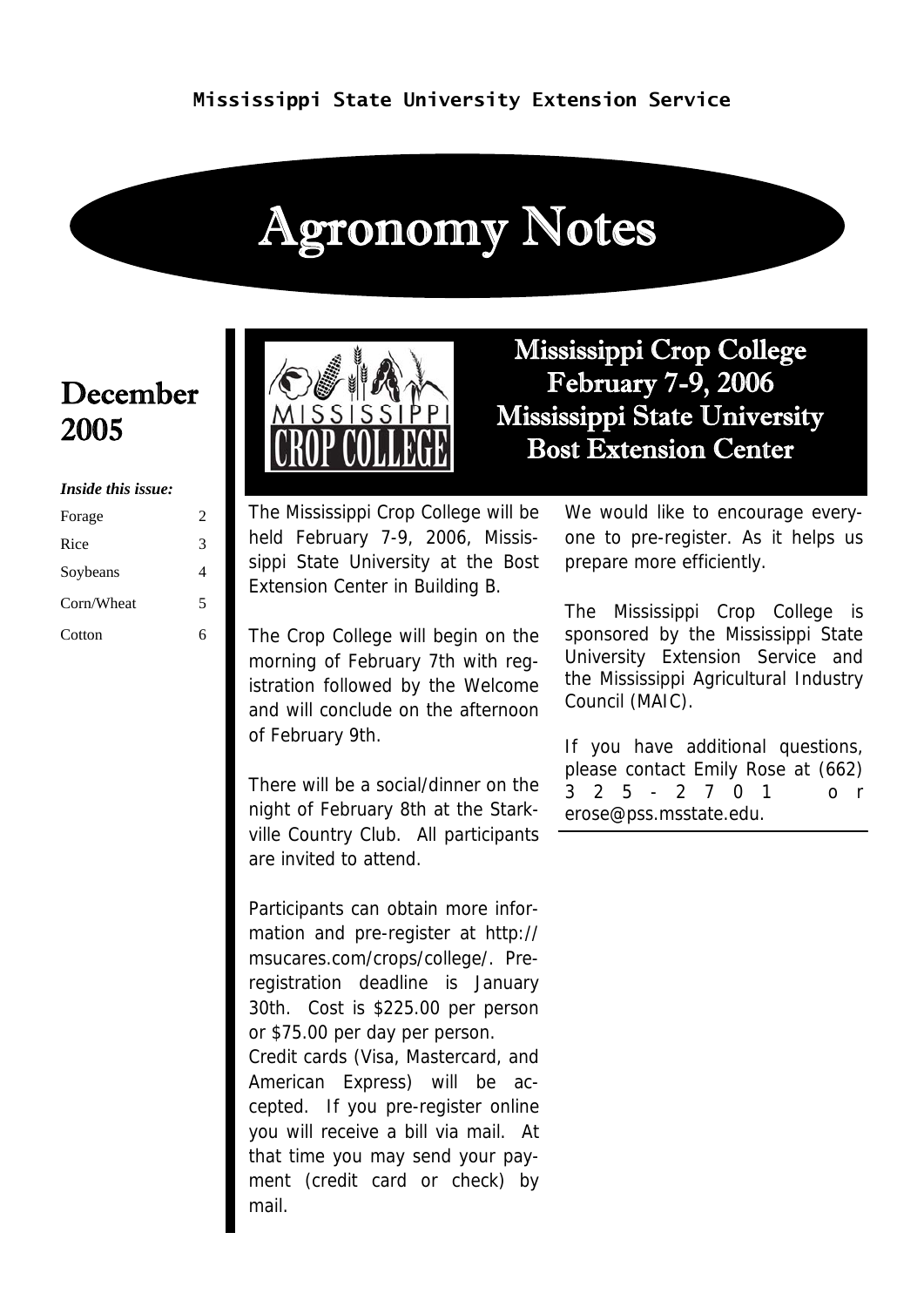### Forage By Dr. Richard Watson

**Salvaging annual ryegrass after a dry fall -** The very active hurricane season not only delayed the planting of much of the ryegrass in the state, but this weather pattern also appeared to compound the situation by giving us in excess of 40 days without any significant rain over much of the state during September and October. Unfortunately, this drought coincided with the primary planting months for ryegrass and other cool season grasses, leaving many of us with stand failures and/or very later germination. In this article I will try answer some of the more common questions I have had this fall regarding cool-season plantings and the drought.

**Will my ryegrass come back? -** This will largely depend on whether the ryegrass in fact germinated and then died, or if conditions were just too dry to even result in germination. If you had significant germination, which was common with the moisture left in the soil after the hurricanes, and now you are unable to find much ryegrass then you will probably have lost most if not all of your ryegrass. However, if you did not get any germination, the seed should still be in the ground and will remain viable until the conditions are right for germination.

Most of the state had some rain in late November so you should start to see seedlings within a week or two. With the cooler conditions, it is important to realize that, while germination and some growth may be possible, it is unlikely that you will get significant grazing until next spring. Annual ryegrass is fairly good at growing in cold weather but if the soil temperature drops below 40 degrees then you will see a large reduction in growth rate. The sandier soils in the southern end of the state cool quicker but also warm up quicker so, depending on the weather, you may get some significant winter growth. The heavier clay and silt loam soils in the north of the state take longer to cool but once they are cool they will not warm up again until next spring and the growth will be poor during the winter.

Another thing to consider is whether the field you planted was historically used as a ryegrass pasture. If so, you may have a good bank of seed in the soil already from which regeneration of the stand can occur.

**Should I replant if I have a stand failure? -** This really depends on how badly you need the forage, bearing in mind that you are unlikely to get much production until next spring, and to what extent your ryegrass failed. In the south end of the state, a late planting will be much more successful because of the mild winters and "warmer" soil types. In the north of the state, it will really depend on the weather and this could be a gamble.

Even a 50% ryegrass stand will be quite productive next spring so it probably does not warrant reseeding. Annual ryegrass has been in fairly short supply this year and that has driven the seed price up, which may make replanting uneconomical given the shortened grazing season. An alternative may be to use small grains, such as rye and winter wheat, that are better at getting up in cold weather and may be cheaper than ryegrass.

**What can I do in the future to help? -** We are always going to be at the mercy of the weather, but there are some things we can do to minimize the risk. The most important thing is to maintain your flexibility with things like planting date. Watch the weather and try to plant before a rainfall event. If the rain does not come the seed will be okay in the ground until it does, so you have not lost anything. When overseeding, a light chemical suppression of disking of the warmseason grass can help the ryegrass establish quicker. Conventional tillage will generally speed up establishment, but be warned that tillage can also deplete soil moisture and cause you to feel the affects of a drought more rapidly.

For those of you in the northern end of the state, with soils suitable for tall fescue, I strongly recommend that you give it some thought. Since it is a perennial, much of the risk with planting an annual each year is eliminated and you will have much more reliable fall grazing, in addition to the good spring production. The new MaxQ tall fescue may appear to be expensive when compared to ryegrass, but if you consider that it should be with you indefinitely if managed well, and that you are less likely to run into the problems we have had this year, then it is actually a pretty good investment.

For more information about forage and forage crop management contact your local office of the Mississippi State University Extension Service.

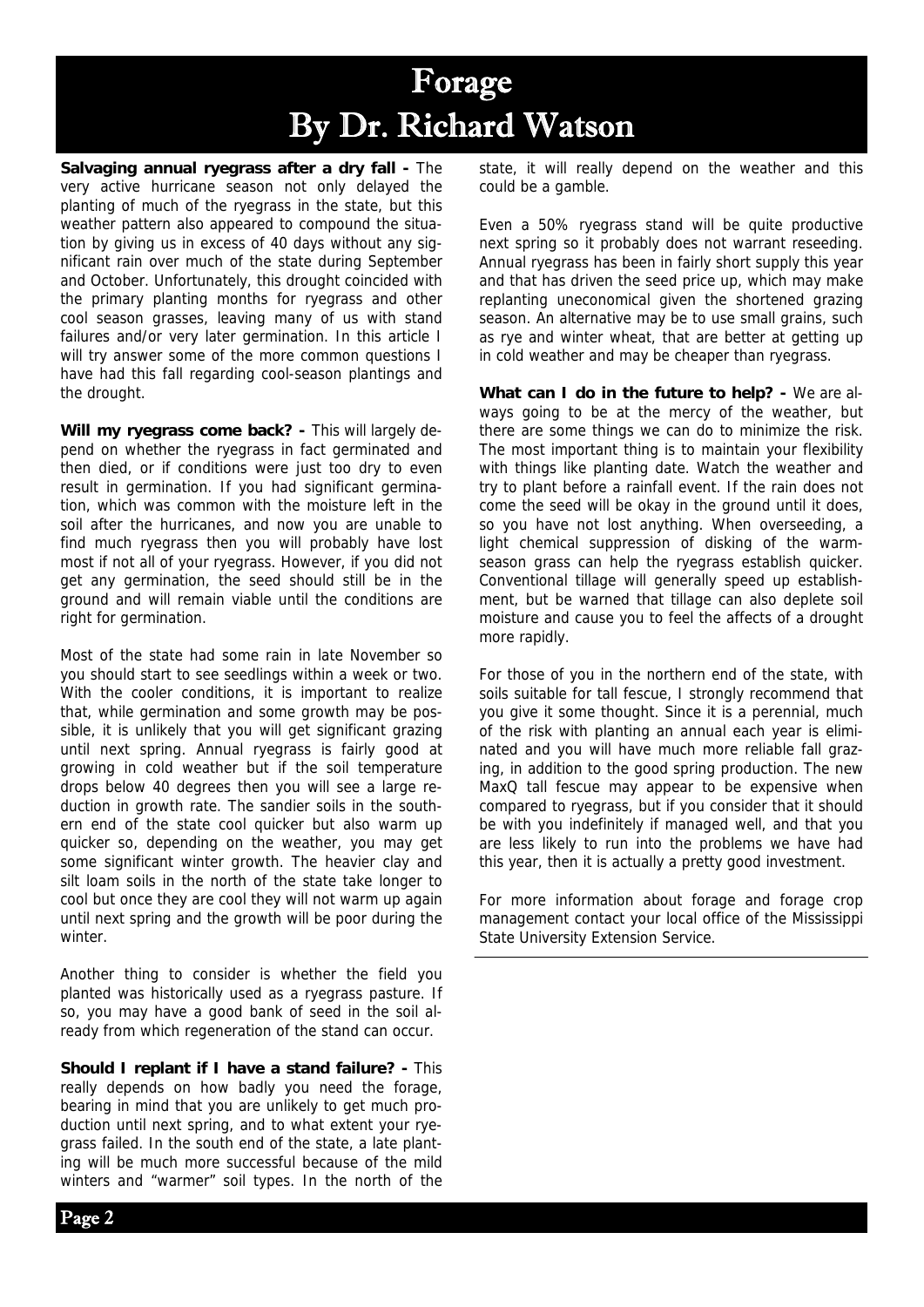## Rice By Dr. Nathan Buehring

This year's variety trial information has been finalized and will be available as soon as the booklets are printed and will also be available on the web at www.msucares.com. Table 1 summarizes the 2005 onfarm variety trial information. As you can see, the rough rice and millings yields are down from last year. The biggest contributing factor to this is the hot weather during heading and poor harvesting conditions.

From the rice acreage survey, the varieties grown in Mississippi break down into the following percentages: Cocodrie 45%, Cheniere 18%, CL 161 17%, Priscilla 8%, Wells 6%, Hybrid 3%, and Francis 2%. In years past, Cocodrie normally had the majority of the rice acres in Mississippi. With Cheniere being available on a large amount of acres this year, it took away a good portion of those acres. CL 161, Priscilla, and Wells were grown on approximately the same amount of acres as last year.

When looking at rice varieties for next year, I am not sure if the Cheniere acres will increase, decrease, or remain the same. Some producers this year were pleased with Cheniere and some were not as pleased. The positive comment about Cheniere was that it yielded more than Cocodrie. The negative comments were it yielded less than Cocodrie, it was harder to harvest because the rice heads were not all the way at the top (like Cocodrie), and it has a thicker straw.

When comparing the yield of these two varieties over the past three years, it is the same (193 bu/A). I have also pulled the data out and looked at the yields of these two varieties based on soil type (silt loam vs. clay) and by location (North Delta vs. South Delta). I have found no clear-cut advantage to growing any one of these two varieties on any certain soil type or geographical location. Therefore, it is strictly up to the producer in determining which variety performs the best on their farm.

One word of caution when growing Cheniere: it is susceptible to blast. We normally do not see a lot of blast problems in Mississippi and we might not see any blast problems within the state for the life of this variety. However, blast could potentially be the death of this variety if we ever have a blast year, as we saw with Newbonnet. Therefore, I would exercise caution if you were considering growing it on all of your rice acres next year.

Pace is a new variety that was released by Dr. Dwight Kanter this year. It was grown for foundation seed this year and will be available for seed producers and distributors this upcoming year. As seen in Table 1, Pace was the highest yielding variety/hybrid in the rice variety trials this year. Pace was also similar in yield over three years when comparing it to other popular varieties grown within the state. Plant height, maturity, disease resistance and straight head tolerance of this variety will be similar to Priscilla. Next year we are planning on looking at this variety in on-farm strip trials and possibly including a RITE field with Pace.

Right now, the current outlook on rice in Mississippi is bleak due to high input cost and low rice prices. If input costs are not reduced and rice prices do not increase, Mississippi rice acres could be reduced by well over 25% next year. To maximize profits for next year under the current economic situation, rice will need to be grown on the most highly productive land that will have the lowest amount of inputs, such as straight levee rice fields.

| Table 1. Summary of the 2005 on-farm rice variety trials. |            |                   |               |       |                         |  |  |
|-----------------------------------------------------------|------------|-------------------|---------------|-------|-------------------------|--|--|
|                                                           | Rough Rice |                   | Milling Yield |       |                         |  |  |
| Variety<br>or Line                                        | 2005       | 3 Year<br>Average | Total         | Whole | <b>Bushel</b><br>Weight |  |  |
|                                                           | bu/A       | bu/A              | %             | %     | Ib                      |  |  |
| Pace                                                      | 184        | 193               | 63.6          | 46.7  | 38.5                    |  |  |
| XP 710                                                    | 183        | 206               | 64.2          | 48.7  | 37.6                    |  |  |
| Priscilla                                                 | 179        | 189               | 62.4          | 47.5  | 40.4                    |  |  |
| Wells                                                     | 178        | 193               | 64.5          | 47.2  | 42.2                    |  |  |
| CL XL8                                                    | 176        | 199               | 63.4          | 46.5  | 38                      |  |  |
| Cocodrie                                                  | 176        | 193               | 63.6          | 52.1  | 41.1                    |  |  |
| Cheniere                                                  | 168        | 193               | 64.2          | 49.2  | 40.4                    |  |  |
| <b>XL 723</b>                                             | 165        | 199               | 64.1          | 52.0  | 37.7                    |  |  |
| CL 131*                                                   | 161        |                   | 64.3          | 52.3  | 43.4                    |  |  |
| CL 161                                                    | 149        | 168               | 62.4          | 50.6  | 40.2                    |  |  |

\* Only data from 2005.

Page 3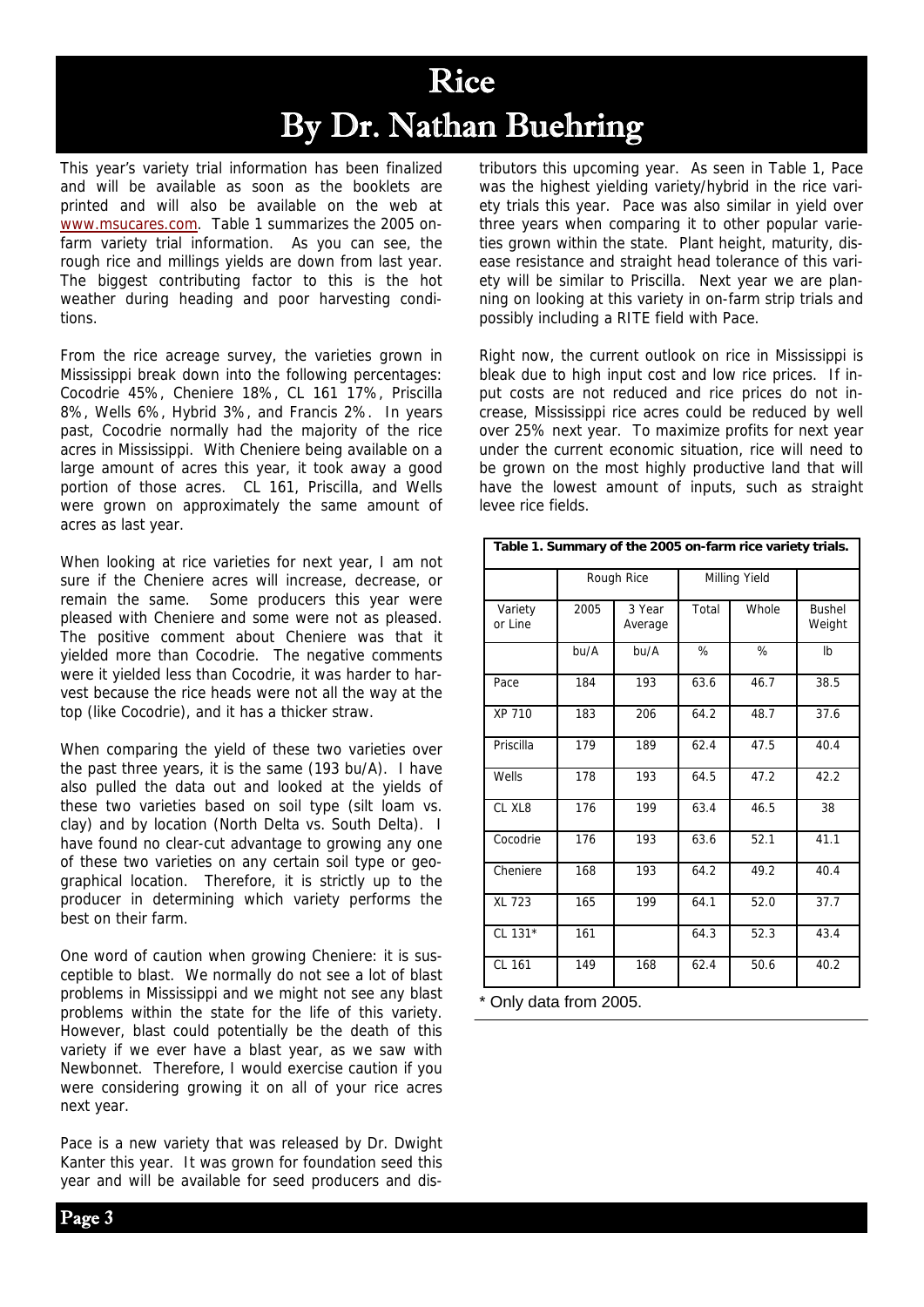# Soybeans By Dr. Alan Blaine

The following is the 2006 Soybean Variety List including both Group IV's and V's. We are still in the process of updating/validating the stem canker ratings. Once this is complete these ratings will be added to the variety list. Soybean yield information is available at http://msucares.com/crops/variety/yield/index.html. It is listed as 2005 preliminary yield data. I hope this information proves helpful. If you have any questions or concerns please do not hesitate to contact your county extension office.

| 2006 SOYBEAN VARIETY LIST      |               |  |                                                                  |        |  |  |  |  |
|--------------------------------|---------------|--|------------------------------------------------------------------|--------|--|--|--|--|
|                                |               |  | RR Maturity Group III's<br><b>Promising New Varieties</b>        |        |  |  |  |  |
| Asgrow                         | 3906          |  | Dyna-Gro                                                         | 31J39  |  |  |  |  |
| Delta King                     | 3968          |  | MorSoy                                                           | 3883N  |  |  |  |  |
| DPL                            | 3861          |  |                                                                  |        |  |  |  |  |
| Progeny                        | 3900          |  |                                                                  |        |  |  |  |  |
|                                |               |  | Conventional Maturity Group IV's                                 |        |  |  |  |  |
|                                |               |  | <b>Promising New Varieties</b>                                   |        |  |  |  |  |
| DPL                            | 4748S         |  |                                                                  |        |  |  |  |  |
| Progeny                        | 4910          |  |                                                                  |        |  |  |  |  |
|                                |               |  | RR Maturity Group IV's (Early)<br><b>Promising New Varieties</b> |        |  |  |  |  |
| Asgrow                         | 4201          |  | Armor                                                            | GP-454 |  |  |  |  |
| Asgrow                         | 4403          |  | Delta Grow                                                       | 4660   |  |  |  |  |
| DeKalb                         | 4651          |  | Delta Grow                                                       | 4460   |  |  |  |  |
| Delta King                     | 4461          |  | Delta King                                                       | 4667   |  |  |  |  |
| DPL                            | 4546          |  | <b>FFR</b>                                                       | 4545   |  |  |  |  |
| Dyna Gro                       | 3443          |  | MorSoy                                                           | 4665   |  |  |  |  |
| GARST                          | 4612          |  |                                                                  |        |  |  |  |  |
| Hornbeck                       | 4623          |  |                                                                  |        |  |  |  |  |
| Progeny                        | 4401          |  |                                                                  |        |  |  |  |  |
| Terral                         | 45R14         |  |                                                                  |        |  |  |  |  |
|                                |               |  | RR Maturity Group IV's (Late)<br><b>Promising New Varieties</b>  |        |  |  |  |  |
| Asgrow                         | 4903          |  | Asgrow                                                           | 4703   |  |  |  |  |
| Delta Grow                     | 4970          |  | AGVenture                                                        | 50D2N  |  |  |  |  |
| Dyna Gro                       | 36M49         |  | Pioneer                                                          | 94M80  |  |  |  |  |
| Delta King                     | 4967          |  | Progeny                                                          | 4804   |  |  |  |  |
| Delta King                     | 4866          |  |                                                                  |        |  |  |  |  |
| DPL                            | 4724          |  |                                                                  |        |  |  |  |  |
| Dyna-Gro                       | 3481          |  |                                                                  |        |  |  |  |  |
| GARST                          | 4999          |  |                                                                  |        |  |  |  |  |
| Hornbeck                       | 4924          |  |                                                                  |        |  |  |  |  |
| Morsoy                         | 4802          |  |                                                                  |        |  |  |  |  |
| Morsoy                         | 4993          |  |                                                                  |        |  |  |  |  |
| Pioneer                        | 94B73<br>4949 |  |                                                                  |        |  |  |  |  |
| Progeny<br>RC                  | 495           |  |                                                                  |        |  |  |  |  |
|                                |               |  | Conventional Maturity Group V's (Early)                          |        |  |  |  |  |
|                                |               |  |                                                                  |        |  |  |  |  |
| DPL                            | 5110S         |  |                                                                  |        |  |  |  |  |
| <b>USG</b>                     | 5002T         |  |                                                                  |        |  |  |  |  |
| Hutcheson                      |               |  |                                                                  |        |  |  |  |  |
| Ozark                          |               |  |                                                                  |        |  |  |  |  |
|                                |               |  | Conventional Maturity Group V's (Late)                           |        |  |  |  |  |
|                                |               |  |                                                                  |        |  |  |  |  |
| Delta King<br>Hornbeck         | 5870<br>C5894 |  |                                                                  |        |  |  |  |  |
|                                |               |  | RR Maturity Group V's (Early)                                    |        |  |  |  |  |
|                                |               |  | <b>Promising New Varieties</b>                                   |        |  |  |  |  |
| Armor                          | GP513         |  | Asgrow                                                           | 5702   |  |  |  |  |
| Asgrow                         | 5501          |  | Delta King                                                       | 5066   |  |  |  |  |
| Delta King                     | 5161          |  | Delta Grow                                                       | 5160   |  |  |  |  |
| Delta King                     | 5366          |  | Delta Grow                                                       | 5650   |  |  |  |  |
| DPL                            | 5634          |  | Hornbeck                                                         | 5525   |  |  |  |  |
| Dyna-Gro                       | 33B52         |  | <b>USG</b>                                                       | 7515   |  |  |  |  |
| FFR                            | 5663          |  | <b>USG</b>                                                       | 7562   |  |  |  |  |
| Pioneer<br>Progeny             | 95B43<br>5250 |  |                                                                  |        |  |  |  |  |
| Progeny                        | 5622          |  |                                                                  |        |  |  |  |  |
|                                |               |  | RR Maturity Group V's (Late)                                     |        |  |  |  |  |
| <b>Promising New Varieties</b> |               |  |                                                                  |        |  |  |  |  |
| Asgrow                         | 5903          |  | Asgrow                                                           | 5905   |  |  |  |  |
| <b>DPL</b>                     | 5808          |  |                                                                  |        |  |  |  |  |
| <b>DPL</b>                     | 5915          |  |                                                                  |        |  |  |  |  |
| Garst                          | 5924          |  |                                                                  |        |  |  |  |  |
| Hornbeck                       | 5924          |  |                                                                  |        |  |  |  |  |
| Pioneer                        | 95M80         |  |                                                                  |        |  |  |  |  |
| Progeny                        | 5822          |  |                                                                  |        |  |  |  |  |

*Copyright 2005 by Mississippi State University. All rights reserved. This publication may be copied and distributed without alteration for nonprofit educ*ational *purposes provided that credit is given to the Mississippi State University Extension Service.*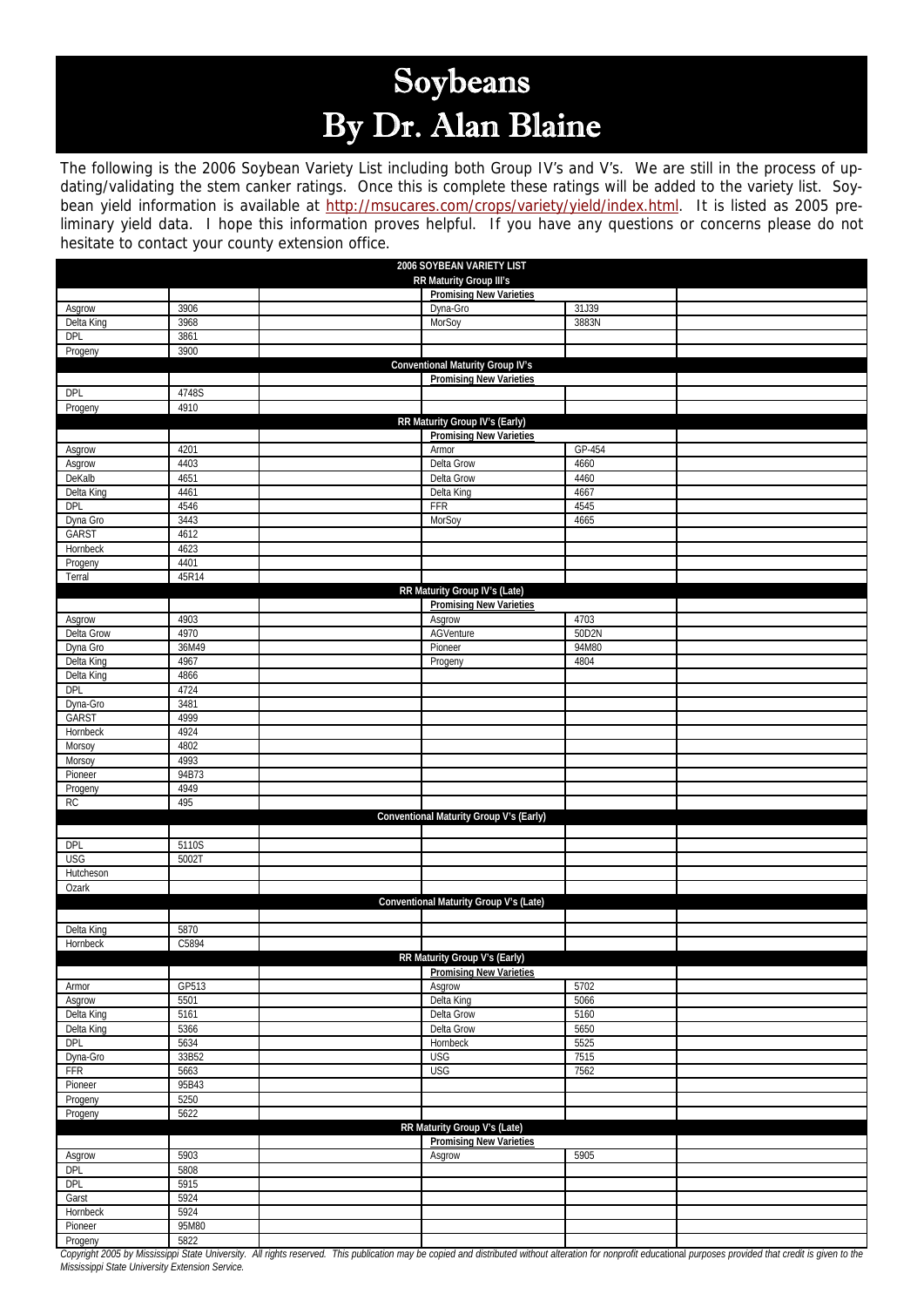# Corn/Wheat By Dr. Erick Larson

#### **CORN**

**Hybrid Trials -** The new MSU Corn for Grain Variety Trials are now available online at MSUcares.com. Severe lodging from Hurricane Katrina prevented data collection from five and the eight locations where corn trials were grown. Thus, although we did collect data from three locations, an actual printed publication will not be offered this year. If you would like printed data or do not have internet access, please feel free to request this data from your local Extension Service office. The grain sorghum trial at Stoneville was harvested and is posted within the Corn for Grain Hybrid Trials publication on the variety trials website. I also developed a list of suggested corn hybrids formulated from our and neighboring states' yield data to provide a quick reference guide for selection purposes. It is also posted on the website.

**Corn Hybrid Selection Criteria** - I generally recommend growers plant several corn hybrids based upon three primary criteria - grain yield, stalk strength and maturity. High grain yield is obviously the primary consideration because grain is sold on a weight basis. However, variety trials may not reflect harvestable yield in production fields unless stalk strength is considered. This season, extensive root lodging occurred in nearly all corn fields which were not harvested before Hurricane Katrina and many others which had lodged prior. These leaning or broken stalks significantly reduced harvest efficiency in terms of higher harvest grain loss, and increased harvest time and fuel expenses. Of course, environmental conditions and crop management influence root lodging, but substantial differences between corn hybrids were readily apparent as well. Thus, growers should use this information to select superior hybrids for their farm. This information will be noted on the corn hybrid short list. Hybrid maturity influences harvest date and may also impact profit through its effect on grain moisture. Hybrids grown may differ in maturity by as much as two weeks. Thus, large producers can spread harvest considerably by utilizing hybrids varying in maturity. Producers who market their grain at harvest may benefit from growing earlier-maturing hybrids because market prices usually decline through harvest.

#### **WHEAT**

**Timing for Ryegrass Control is Critical:** The best ryegrass control is obtained when postemergence herbicides, such as Hoelon or Osprey are applied to young, actively growing weeds (1-leaf to 2-tiller) in vigorously growing wheat that will shade competitive weeds. This timing normally occurs late in the fall, but this season's dry fall may delay optimum timing until early spring (February) in late-emerging fields. Delaying herbicide application until wheat stem elongation begins will allow ryegrass to rob nutrients and space. This competition will reduce wheat tiller numbers and yield potential. Because late-emerging wheat has less time to tiller, the optimum timing for ryegrass control may be very fine this season.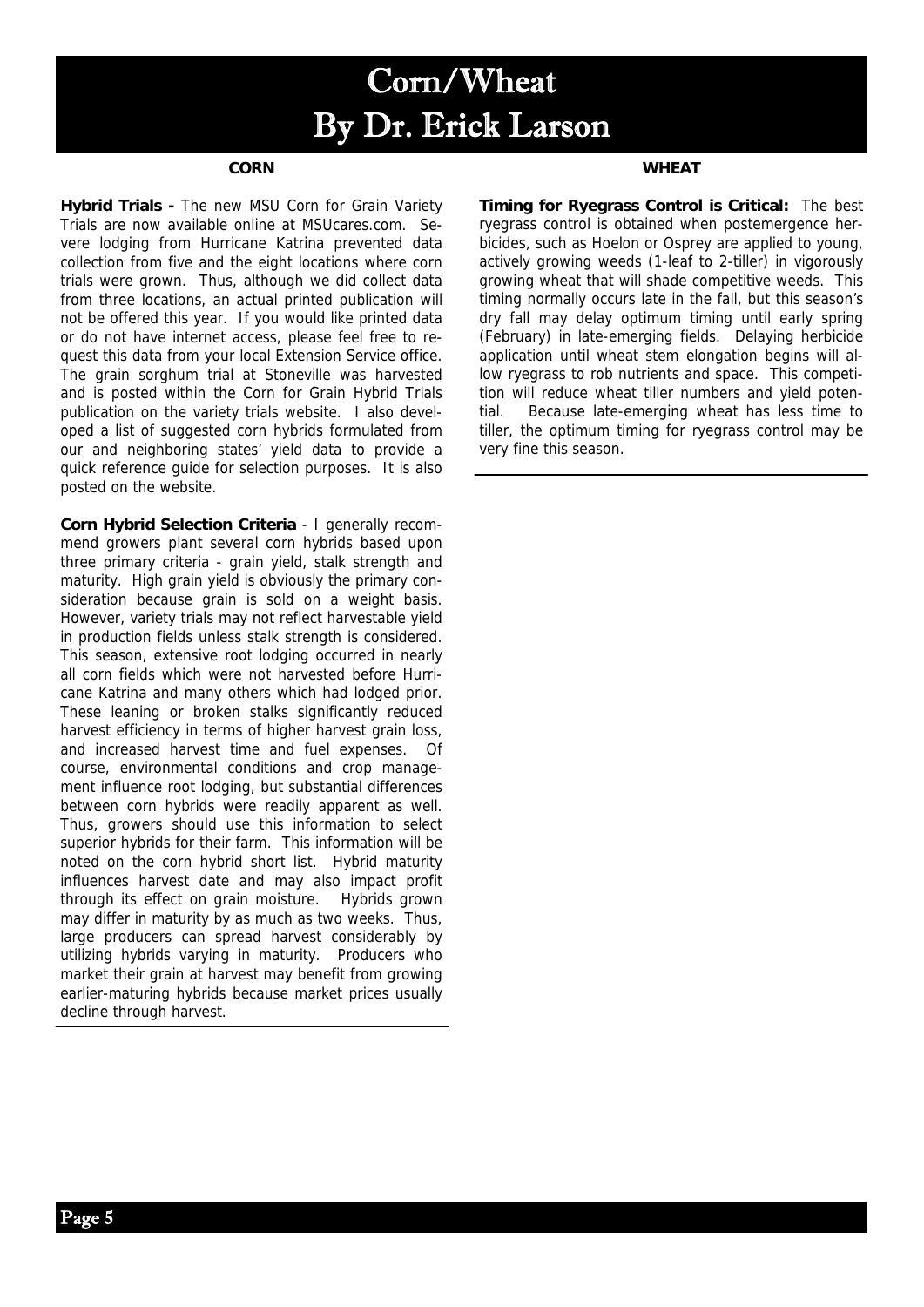## Cotton By Dr. Tom Barber

As this is written the USDA cotton yield estimate remains at 854 lbs of lint per acre. If we can escape this season with a respectable average yield of 854 lbs I think we should be pleased, considering the conditions. I realize that this is not representative of the yield we could have reached with no interference from hurricanes. However, I think it is important to realize that it could have been much worse. Despite the hurricane damage we were blessed with dry harvesting conditions that allowed us to promptly harvest the crop and complete fall field preparation.

According to the USDA Classing office at Dumas the quality of the 2005 crop was not as good as last year in regards to staple length. As of 2/02/05 the 2005 crop averaged 34.59 staple with 37% 35 and 33% 34. The mike for the '05 crop is currently 4.56. 90% of the '05 crop ranged from 35-49, with 15% in the premium range 37-42. It does appear, however, that the majority of the '05 crop will be brighter with a 31 color grade and a 3 leaf.

As we all know, variety selection is one of the most important if not the most important decision a cotton producer can make. The 2005 Official Cotton Variety Trial data is complete and should soon be available on the MSUCares website (http://msucares.com/pubs/ crops3.html) click on Cotton and then Variety Trials. You can also obtain a copy from your local county extension office or area agronomic agent. If you have trouble receiving a copy through the website or county office please call Tom Barber or ask for Emily Rose @ (662) 325-2701.

You will notice this year that a new entry trial was added at Stoneville, Tribbett, Brooksville and Verona, Mississippi. This trial was developed to evaluate the large number of Flex cotton varieties that were entered into the system. I believe there was a total of 48 varieties entered in this new entry trial. Also, you will notice that there are new players in the Mississippi cotton seed business this year; Croplan Genetics and Dyna-Gro will be offering Flex BGII varieties.

There will be many different choices to make when selecting varieties. Remember that the varieties that have been consistent on your farm for the past 3 years will most likely remain consistent next season. Plant the majority of your acres in proven performers that have been the most consistent on your farm. There are many good, new varieties that will be available again next season. We have a couple years of data on some of these varieties and they should be considered on small acreage. The first thing you must do to make a good variety decision and manage risk is to plant more than one variety, and also plant varieties with different maturities. We do not know what next season will hold in regards to weather conditions and tropical systems. The fact that some of the weather experts say "we are in a 10 year cycle for hurricanes" scares me to death. That being stated, I certainly would not put all of my eggs in one basket.

As mentioned before, there will be many flex varieties available for planting next season. We have evaluated these varieties for one year and many of them appear to have the same yield potential as most of the current varieties we plant. However, remember the season and weather conditions. Just because they did well this year doesn't mean that they will perform the same in 2006. The technology is good and the flexibility to move past the  $5<sup>th</sup>$  leaf window will be beneficial for all management strategies. It is important to try one or two of these varieties on **LIMITED** acreage if you believe the system will fit well into your operation. However, it is very important to remember the fields you have planted with Flex cotton, because an application of glyphosate (Roundup) past the  $5<sup>th</sup>$  leaf stage of our current RR varieties could be disastrous, and drift onto these fields could also lead to disaster. Therefore, please mark the fields that you intend to plant with Flex varieties in order to keep them straight.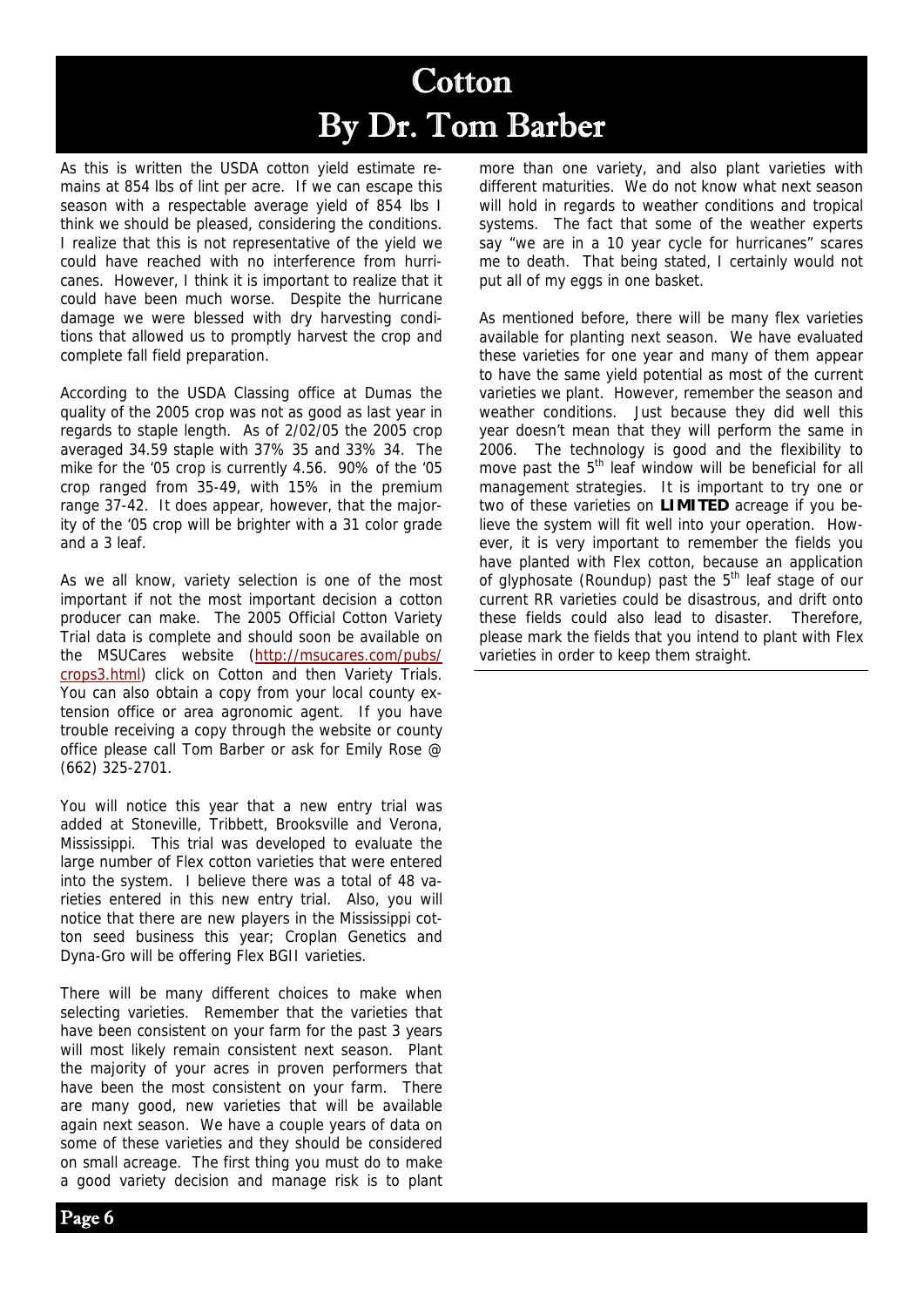### **WELCOME TO THE 2006 DELTA AG EXPO**

You are invited to the 33rd annual Delta Ag Expo. The Delta Ag Expo provides farmers and others interested in agriculture an opportunity to see the latest technology in agricultural products, services, and information. You will have the opportunity to view agricultural exhibits and talk with extension and research personnel and get up-to-date information for planning your crop year.

#### **SEMINARS**

Educational seminars featuring outstanding extension, research, and industry professionals will provide the latest research-proven information aimed at assisting producers. Seminars will be held in the meeting complex located adjacent to the exhibit hall.

#### **SEMINAR HIGHLIGHTS:**

Cotton/Corn Production Rice Production Soybean Rust Peanut Production Energy Saving Practices

#### **KEYNOTE SPEAKERS**

Tuesday, January 17, 2006:  $11:30 - 12:30$ Mr. Joe Sims President, U. S. Oil & Gas Association Jackson, MS "A Perspective on Domestic and Regional Energy Matters"

Wednesday, January 18, 2006:  $11:30 - 12:30$ Dr. Charles Wax Professor, Geosciences Mississippi State University "Changing Climate Trends and Cycles" "Global Warming"

#### **EXHIBITS**

Over 100 commercial exhibits will represent every phase of agriculture and demonstrate innovative production practices.

#### **HISTORY**

The first Delta Ag Expo was held in 1974 as the first regional farm show in Mississippi. It was established to meet specific objectives:

\*\*Improve lines of communication between industry, research, extension and farmers.

\*\*Provide a setting for production seminars on various crops.

\*\*Demonstrate the latest technology in machinery, chemicals and production practices.

#### **LOCATION**

Bolivar County Exposition Center Highway 61 North Cleveland, Mississippi

**For more information, contact: Bolivar County Extension Service (662) 843-8361 Fax: (662) 843-5611** 

#### **Tuesday, January 17, 2006 A.M. 9:00 – 11:00**

#### **RICE/SOYBEAN PRODUCTION**

Moderators: Mr. Tommy Baird, County Director, Sunflower County Extension, Indianola, MS And

Mr. Mack Young, County Director, Quitman County Extension, Marks, MS

#### **Rice Production**

#### Rice Production/Variety Selection:

Dr. Nathan Buehring, Assistant Extension Professor, MSU/ES, DREC, Stoneville, MS

And

Dr. Tim Walker, Assistant Research Professor, DREC, Stoneville, MS

#### Rice Fertility:

Dr. Tim Walker, Assistant Research Professor, DREC, Stoneville, MS

#### Energy Savings With Intermittent Plus Multiple Inlet Irrigation:

Dr. Joseph Massey, Associate Professor, Plant and Soil Sciences, Mississippi State University

#### **Panel Discussion Soybean Production Update 2006**

Topics:

Annual Grasses and Other Concerns in Early Maturing Soybeans Soybean Rust Update Soybean Insects

#### Panel:

…Dr. Dan Poston, Associate Extension/Research Professor, DREC, Stoneville

…Dr. Billy Moore, Extension Plant Pathologist, retired …Dr. Angus Catchot, Assistant Extension/Research Professor, Entomology and Plant Pathology, Mississippi State University …Dr. Gordon Andrews, Extension Professor/ Entomology, DREC, Stoneville, MS

…Dr. Trey Koger, Research Agronomist, USDA/ARS, Stoneville, MS

…Dr. Alan Blaine, Extension Professor, Plant and Soil Sciences, MSU/ES, Mississippi State University

#### **Tuesday, January 17, 2006 A.M. 11:30-12:30**

Keynote Speaker: Mr. Joe Sims President, U.S. Oil and Gas Association Jackson, Mississippi "A Perspective on Domestic and Regional Energy

#### **Tuesday, January 17, 2006 P.M. 1:30-3:00**

#### **COTTON/CORN/PEANUT PRODUCTION**

Moderators: Mr. Art Smith, Area Extension Agent, Agronomic Crops, Tunica County Extension, Tunica, M<sub>S</sub>

And

Mrs. Ann Ruscoe, County Director, Coahoma County Extension, Clarksdale, MS

#### Flex Cotton:

Dr. Tom Barber, Assistant Extension Professor, Plant and Soil Science, Mississippi State University

#### General Cotton Issues/Weed Control:

Dr. Tom Barber, Assistant Extension Professor, Plant and Soil Science, Mississippi State University

#### Cotton Insects:

Dr. Angus Catchot, Assistant Extension/Research Professor, Entomology and Plant Pathology, Mississippi State University

#### Corn Production:

Dr. Erick Larson, Associate Extension/Research Professor, Plant and Soil Sciences, Mississippi State **University** 

#### **Basics of Peanut Production:**

Dr. Ron Henning, Peanut Product Specialist, Nitragin, Inc., Reydon, Oklahoma

#### **Wednesday, January 18, 2006 A.M. 9:00-11:00**

#### **Practical Energy Solutions That Could Save Money**

Moderators: Mr. Jerry Singleton, Area Extension Agent/Agronomic Crops, Leflore County Extension, Greenwood, MS

#### And

Mr. Jimbo Burkhalter, County Director, Tallahatchie County Extension, Charleston, MS And

Dr. Steve Martin, Associate Extension Professor, DREC, Stoneville, MS

#### Irrigation & Fuel Costs

Dr. Rob Hogan, Extension Economist, NEREC, University of Arkansas

#### General Ag Financial Outlook

Dr. Gregg Ibendahl, Associate Extension Professor, Ag Economics, Mississippi State University

Fuel Savings by Planting No-Till Cotton Mr. David Walker, Inverness, MS

Reducing Costs by Planting Skip-Row Cotton Mr. Ricky Belk, Minter City, MS

#### **Wednesday, January 18, 2006 A.M. 11:30-12:30**

Keynote Speaker:

Dr. Charles Wax Professor, Geosciences Mississippi State University "Changing Climate Trends and Cycles"